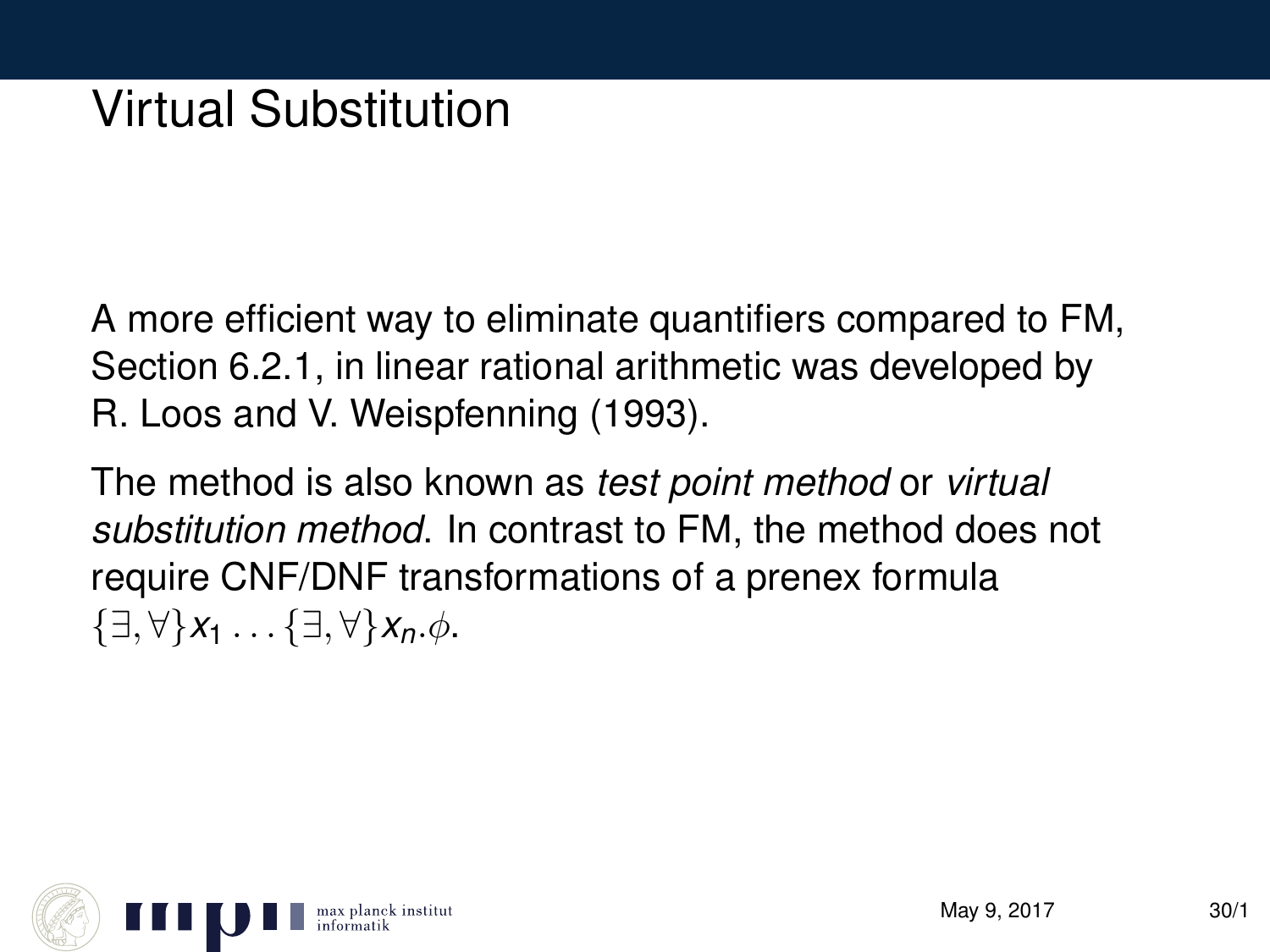Let  $\phi[x, \vec{y}]$  be a quantifier-free formula of linear arithmetic in negation normal form containing the free variables  $x, \vec{y}$  where all negation symbols are removed. Any quantifier free formula  $\phi$  can be effectively and equivalently transformed in this form, see Section 6.2.1 and for the removal of the operator  $\neg$  rule ElimNeg.

The linear inequations in  $\phi$  can be transformed such that x is either isolated or does not occur in the inequation:  $x \circ_i s_i(\vec{y})$  and 0  $\circ_j$   $\pmb{s}'_j(\vec{\pmb{\mathcal{y}}})$  with  $\circ_j,\circ_j\in\{\approx,\not\approx,<,\leq,>,\geq\},$  that is,  $\phi$  us a formula built from linear inequations, ∧ and ∨.

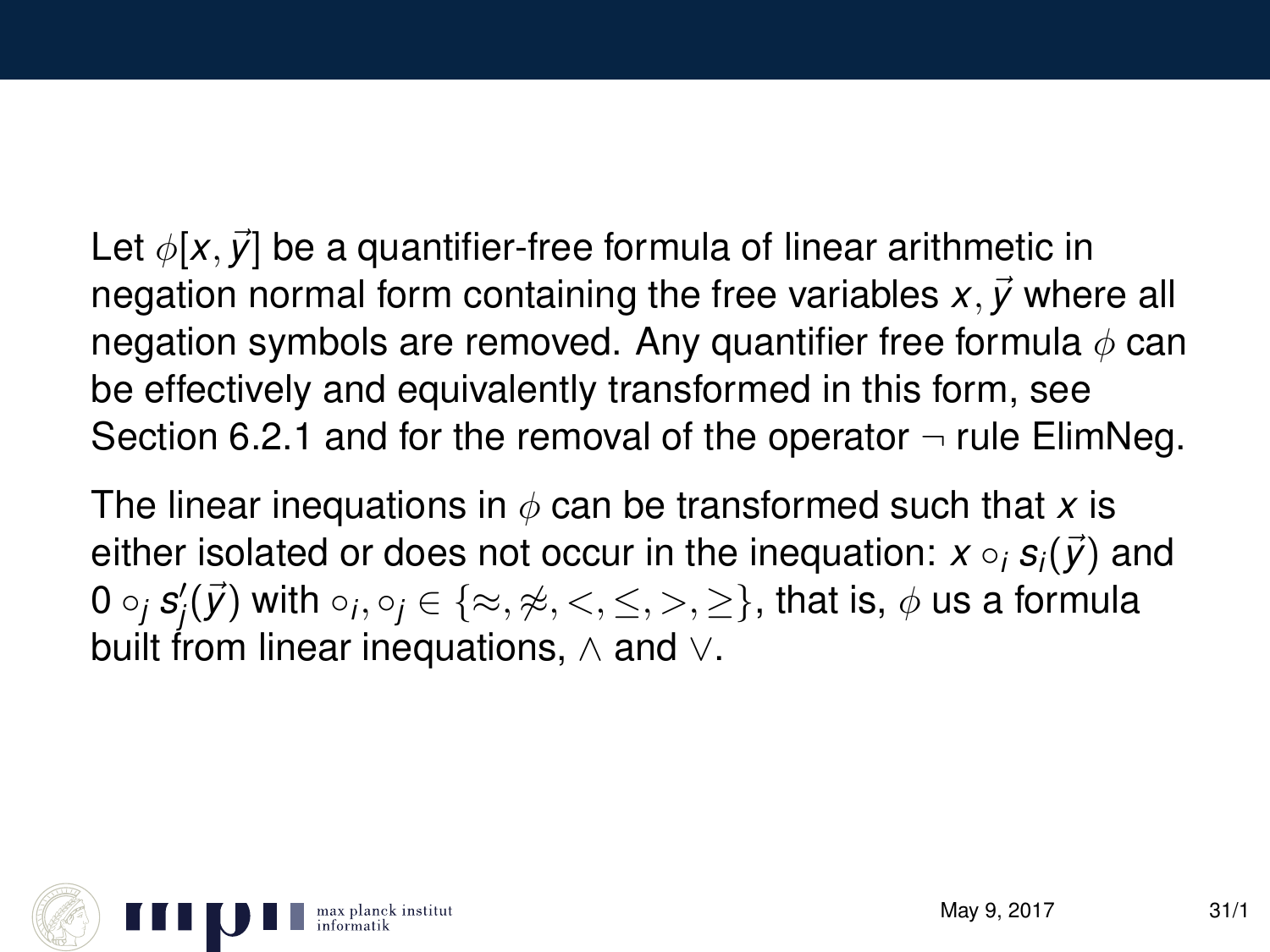The goal of the virtual substitution method is to identify a a finite set *T* of "test points", i.e., LA terms such that

$$
\{\forall,\exists\}\vec{y}.\exists x.\phi[x,\vec{y}] \quad \text{iff} \quad \{\forall,\exists\}\vec{y}.\bigvee_{t\in\mathcal{T}}\phi[x,\vec{y}]\{x\mapsto t\}.
$$

Semantically, an existential quantifier represents an infinite disjunction over Q. The goal of virtual substitution is to replace this infinite disjunction by a finite disjunction.

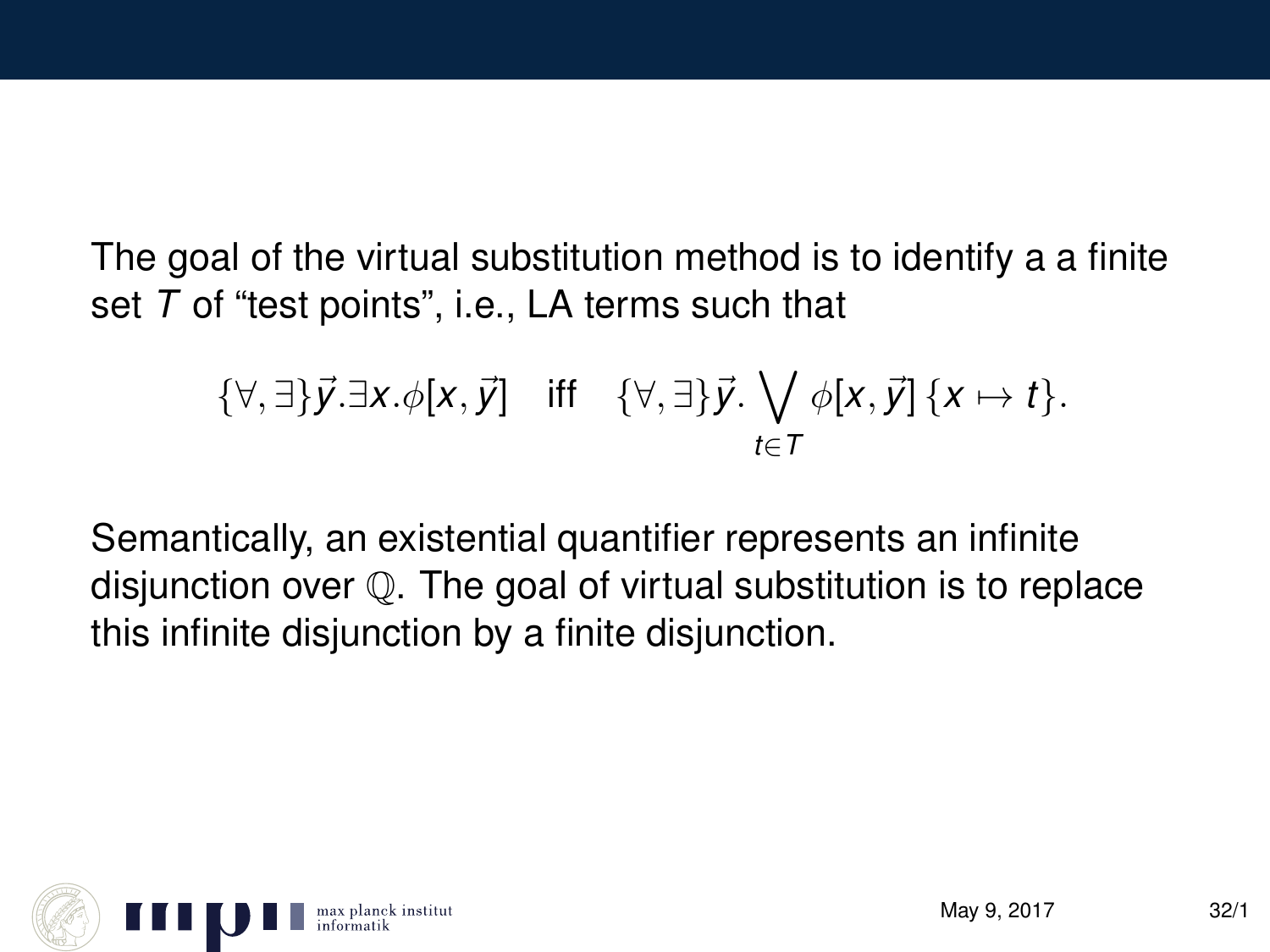If the values of the variables  $\vec{y}$  are determined by some arbitrary but fixed assignment  $\beta$  for the  $\vec{y}$ , then  $\phi$  can be considered as a function  $\phi_{\beta} : \mathbb{Q} \mapsto \{0, 1\}$  by

$$
\phi_{\beta}(d) := \mathcal{A}_{\textsf{LRA}}(\beta[x \mapsto d])(\phi)
$$

for any  $d \in \mathbb{Q}$ . The value of each of the atoms  $x \circ_i s_i[\vec{y}]$  changes only at  $\mathcal{A}_{\mathsf{LRA}}(\beta)(\pmb{\mathit{s}}_i[\vec{\mathit{y}}]),$  and the value of  $\phi$  can only change if the value of one of its atoms changes. So  $\phi_{\beta}$  is a piecewise constant function.

More precisely, the set of all  $d \in \mathbb{Q}$  with  $\phi_{\beta}(d) = 1$  is a finite union of intervals. The union may be empty, the individual intervals may be finite or infinite and open or closed.

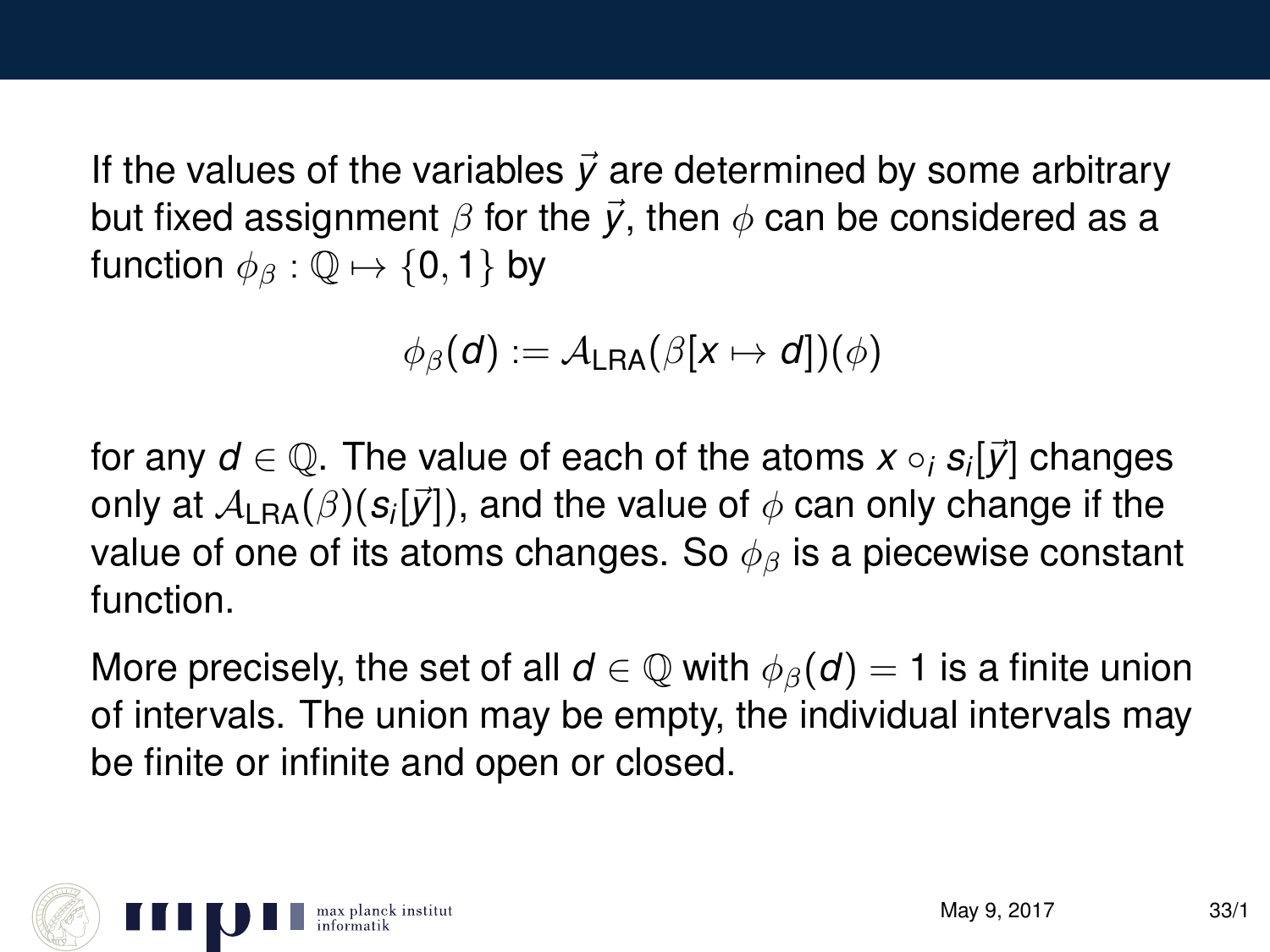## Let

$$
dist(\phi, x, \beta) = \min\{|A_{\text{LRA}}(\beta)(s_i[\vec{y}]) - A_{\text{LRA}}(\beta)(s_j[\vec{y}])|\}
$$
  
where  $A_{\text{LRA}}(\beta)(s_i[\vec{y}]) \neq A_{\text{LRA}}(\beta)(s_j[\vec{y}])\}$ 

the minimal distance between two differently interpreted terms of atoms  $x \circ_i s_i[ \vec{y} ], x \circ_j s_j[ \vec{y} ]$  in  $\phi$  under  $\beta.$  Then each of the intervals has either length 0, i.e., it consists of one point, or its length is at least dist $(\phi, x, \beta)$ .

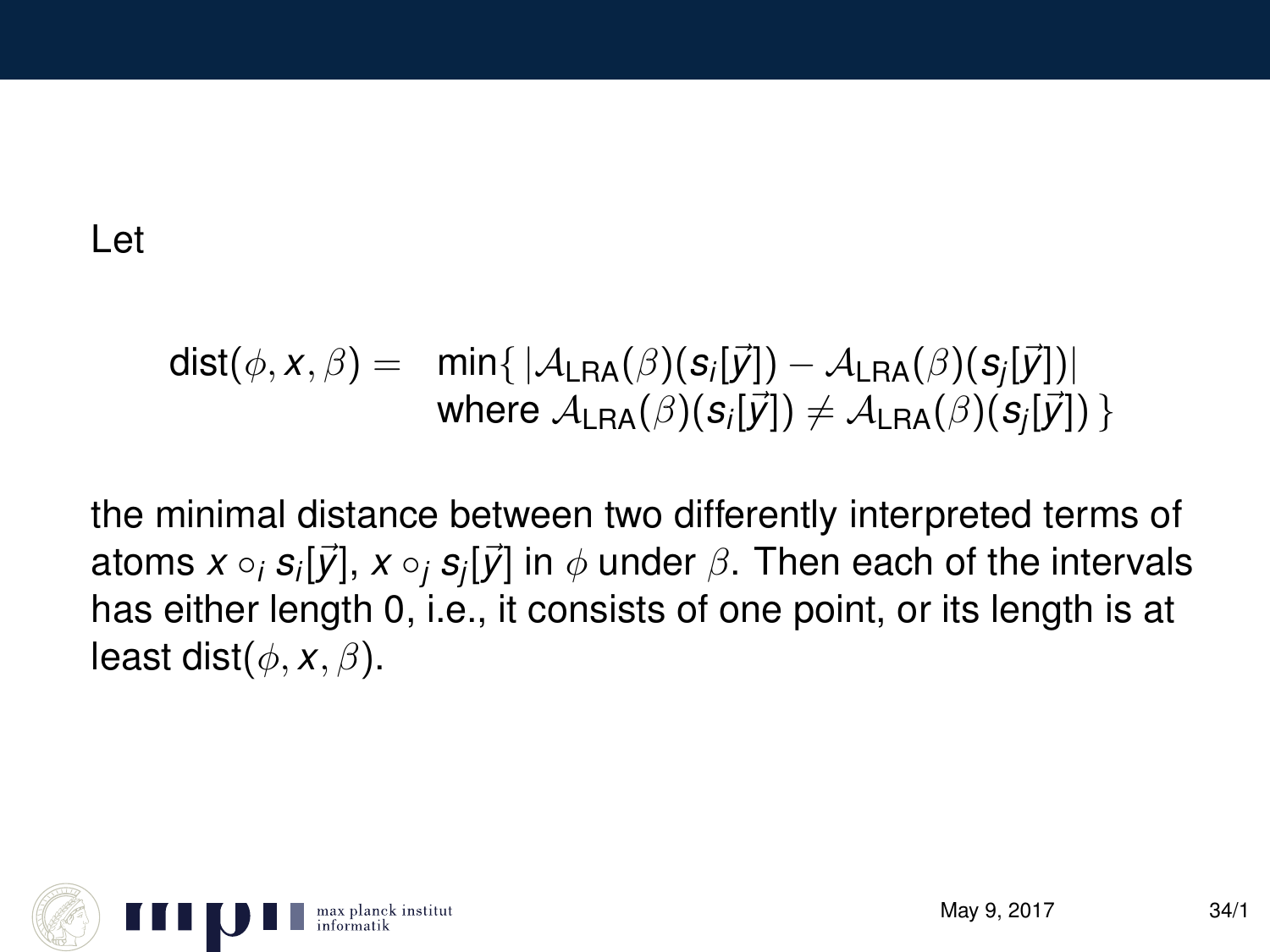The set of all values  $d \in \mathbb{Q}$  of  $\phi_{\beta}(d)$  can be considered either by traversing  $\mathbb Q$  from  $-\infty$  to  $+\infty$  or the other way round. In the case of traversing from  $-\infty$  to  $+\infty$  if the set of all *d* for which  $\phi_{\beta}(\boldsymbol{d}) = 1$  is non-empty, then

- (i)  $\phi_{\beta}(d) = 1$  for all  $d \circ A_{\text{LRA}}(\beta)(r[\vec{y}])$  for some  $x \circ r[\vec{y}]$ occurring in  $\phi$ ,  $\circ \in \{ \lt, \lt \}$  or
- (ii) there is some value  $d \in \mathbb{Q}$  where the value of  $\phi_{\beta}(d)$ switches from 0 to 1 when traversing from  $-\infty$  to  $+\infty$ .

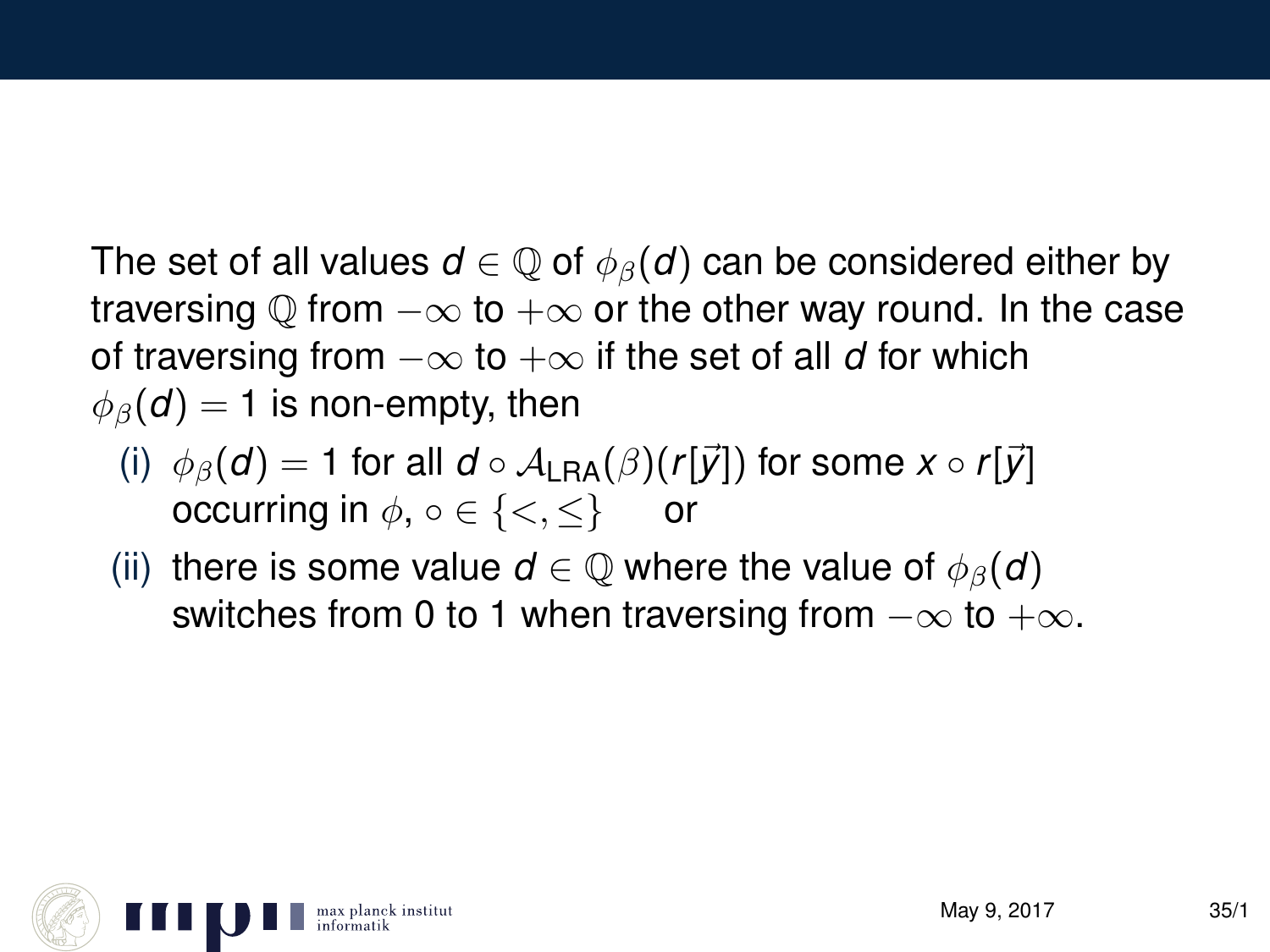This observation can be used to construct a set of test points symbolically without considering  $\beta$  explicitly. It is sufficient to keep in mind that the values for the  $\vec{v}$  are fixed and to use then the terms from  $\phi$  as representatives for the values from  $\mathbb{O}$ .

The start is a "sufficiently small" test point *r*[~*y*] to take care of case (i). For case (ii),  $\phi$ [x,  $\vec{y}$ ] can only switch from 0 to 1 if one of the atoms switches from 0 to 1. Recall that after the initial transformations on  $\phi$ , only positive boolean combinations of atoms and ∧ and ∨ are left, which are monotonic with respect to truth values.

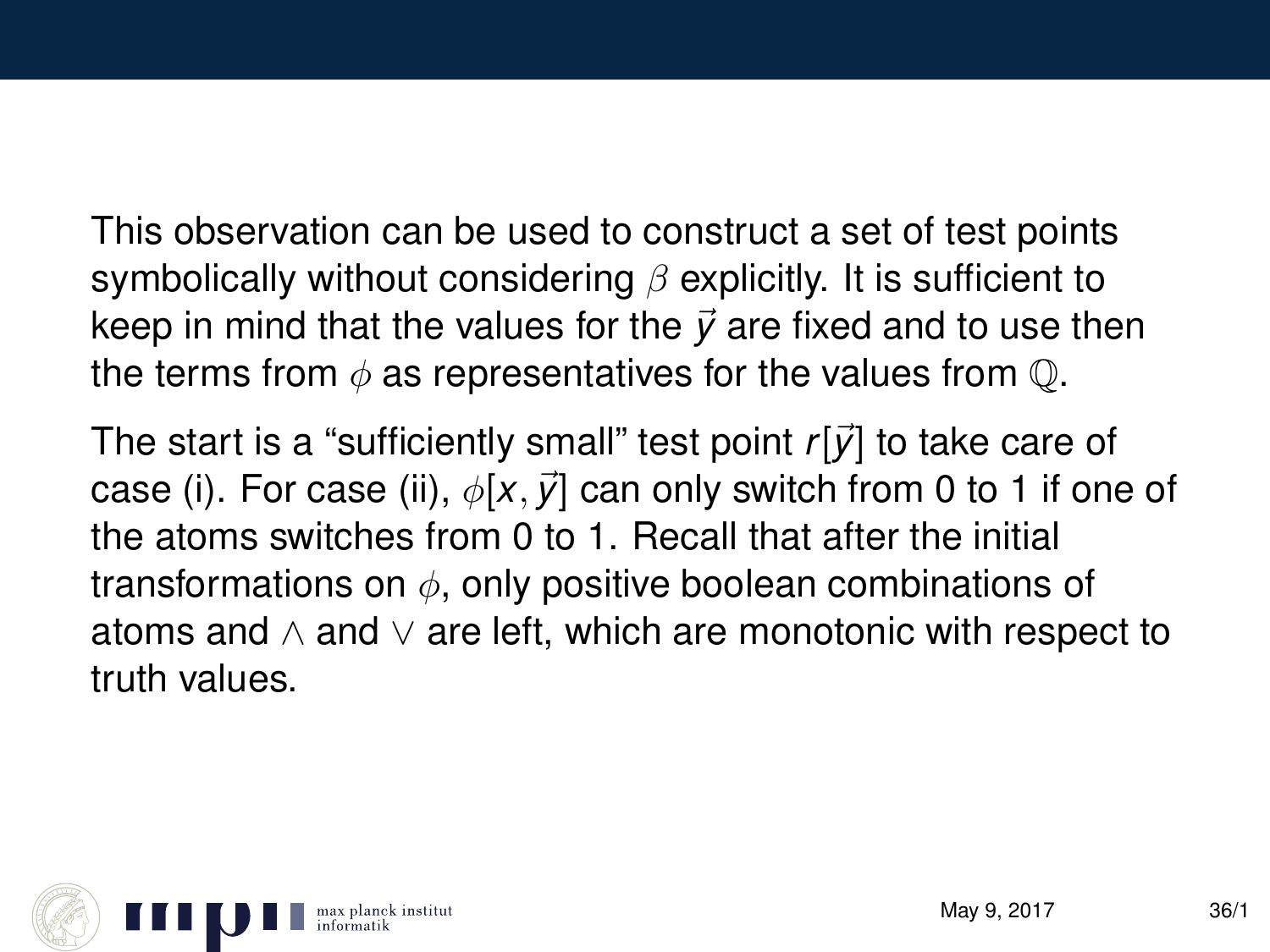Atoms of the form  $x \leq s_i[\vec{y}]$  and  $x < s_i[\vec{y}]$  do not switch from 0 to 1 when *x* grows.

Atoms of the form  $x\geq s_i[\vec{y}]$  and  $x\approx s_i[\vec{y}]$  switch from 0 to 1 at  $s_i[\vec{y}]$  hence  $s_i[\vec{y}]$  is a test point.

Atoms of the form  $x > s_i[\vec{y}]$  and  $x \not\approx s_i[\vec{y}]$  switch from 0 to 1 "right after"  $s_i[\vec{y}],$  hence  $s_i[\vec{y}] + \varepsilon$  for some  $0 < \varepsilon < \delta(\vec{y})$  is a test point.

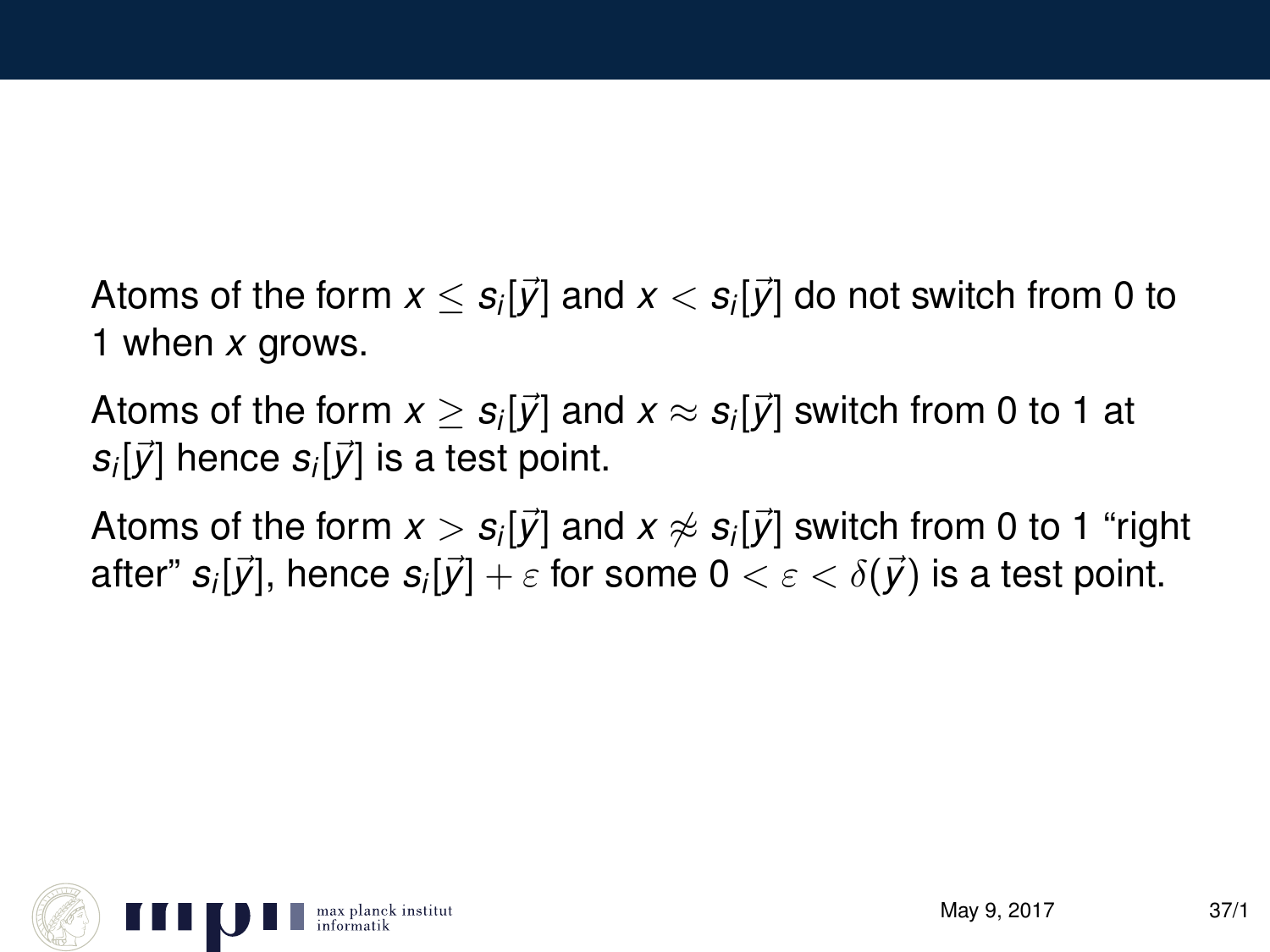If  $r[\vec{y}]$  is sufficiently small and  $0 < \varepsilon < \delta(\vec{y})$ , then

$$
\mathcal{T} := \{r[\vec{y}]\} \cup \{s_i[\vec{y}] \qquad | \circ_i \in \{\geq,=\}\}
$$
  

$$
\cup \{s_i[\vec{y}] + \varepsilon | \circ_i \in \{\gt,\neq\}\}.
$$

 $i$ s a set of test points for atoms  $x \circ_i s_i[ \vec{\mathcal{y}}].$ 

However, it is not known how small  $r[\vec{y}]$  has to be for case (i), and  $\delta(\vec{y})$  for case (ii) is not known as well, because it is not effectively possible to consider all, infinitely many  $\beta$  explicitly.

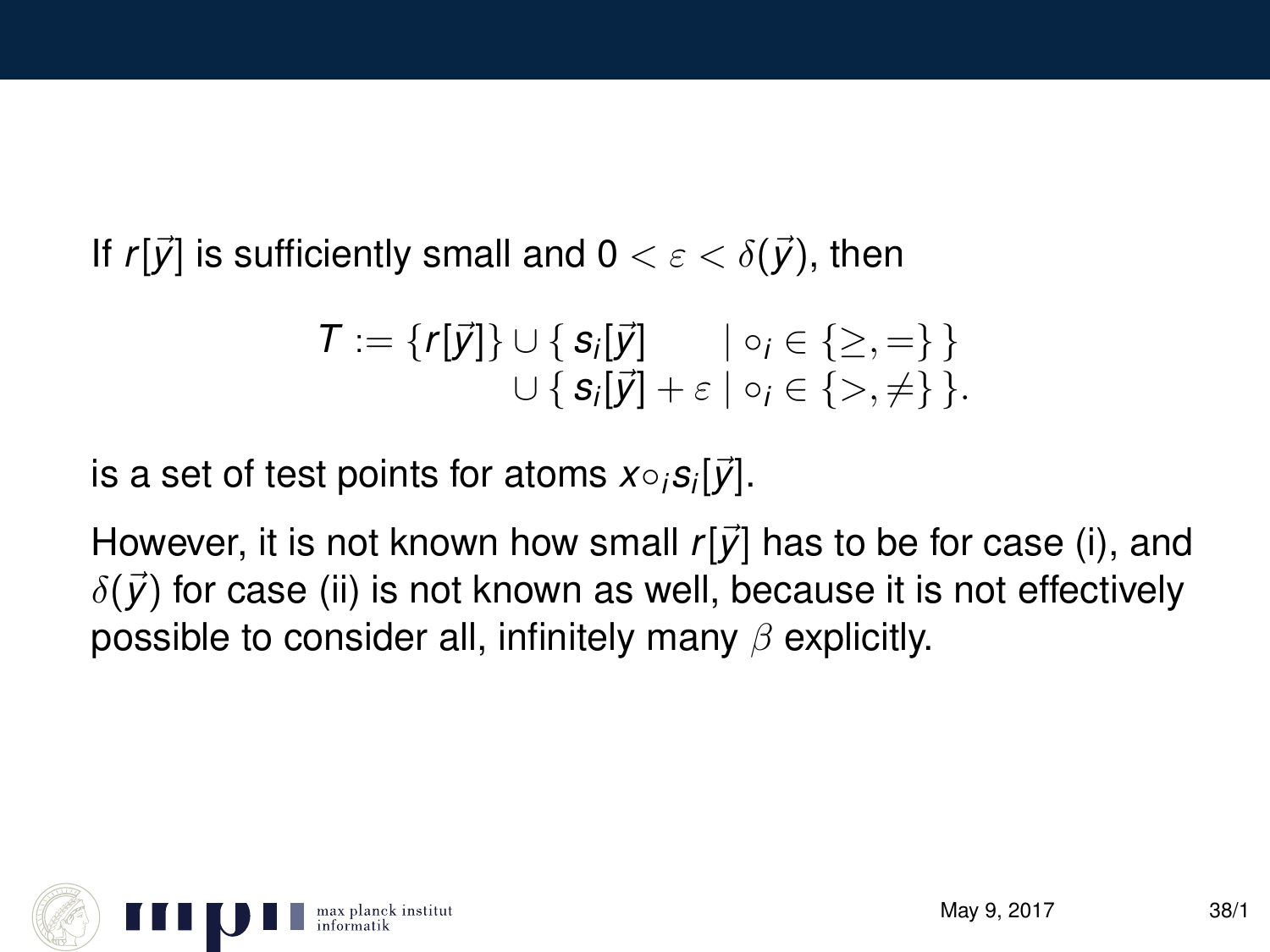The idea out the problem is to extend the LA language by further symbols  $\infty$ , and  $\varepsilon$  with the obvious intended meanings. Now it is straightforward to define *T* independently of β.

$$
T := \{-\infty\} \cup \{ \mathbf{S}_i[\vec{y}] \quad | \circ_i \in \{\geq,=\} \}
$$
  

$$
\cup \{ \mathbf{S}_i[\vec{y}] + \varepsilon | \circ_i \in \{\gt,\neq\} \}.
$$

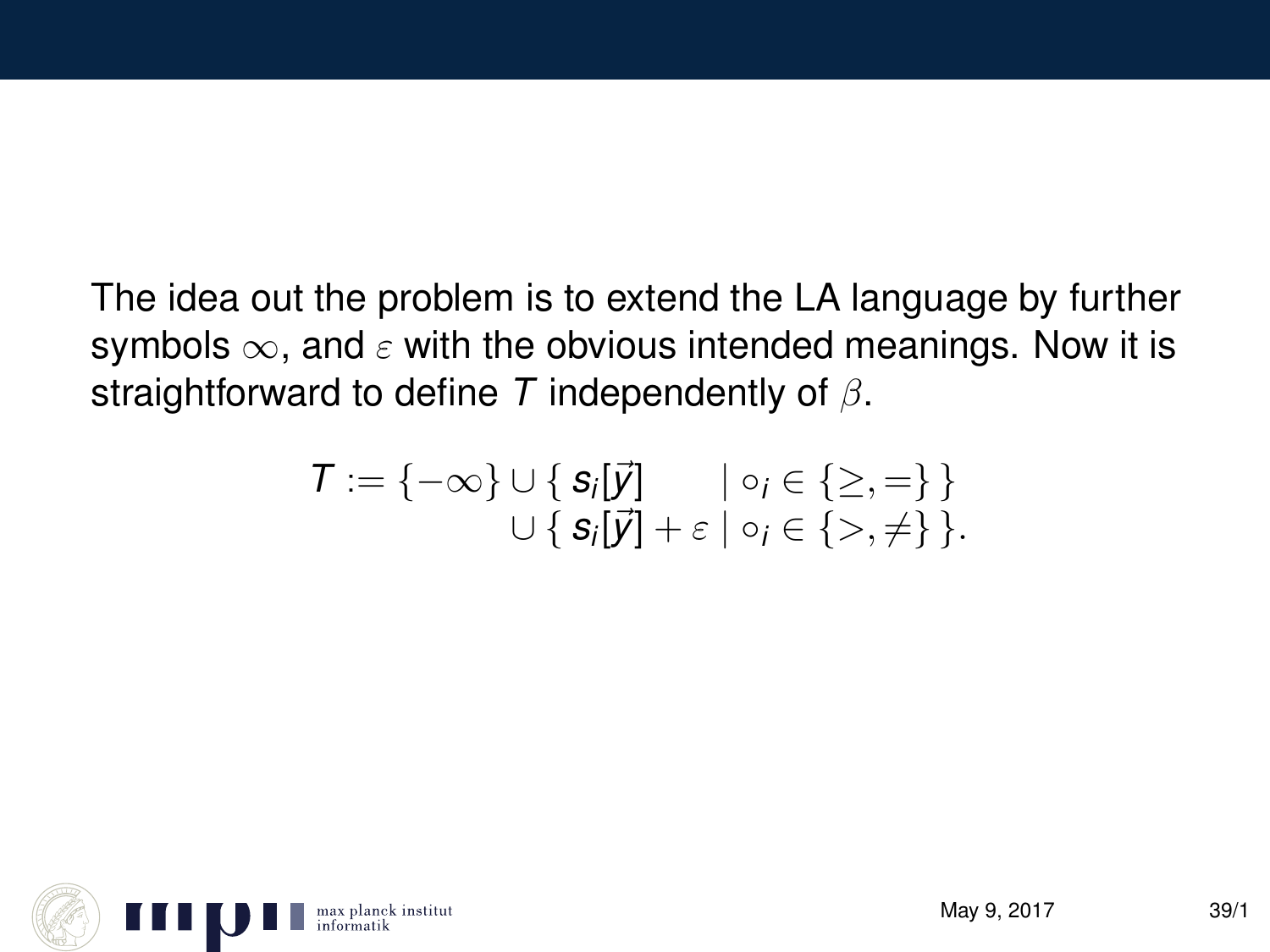But the semantics of LA is not defined with respect to the infinitesimals  $\infty$ ,  $\varepsilon$  and all considerations leading to the above set *T* do not hold anymore, if  $\phi$  contains occurrences of  $\infty$  or  $\varepsilon$ .

Fortunately, the infinitesimals  $\infty$  and  $\varepsilon$  vanish when substituted for some variable *x*.

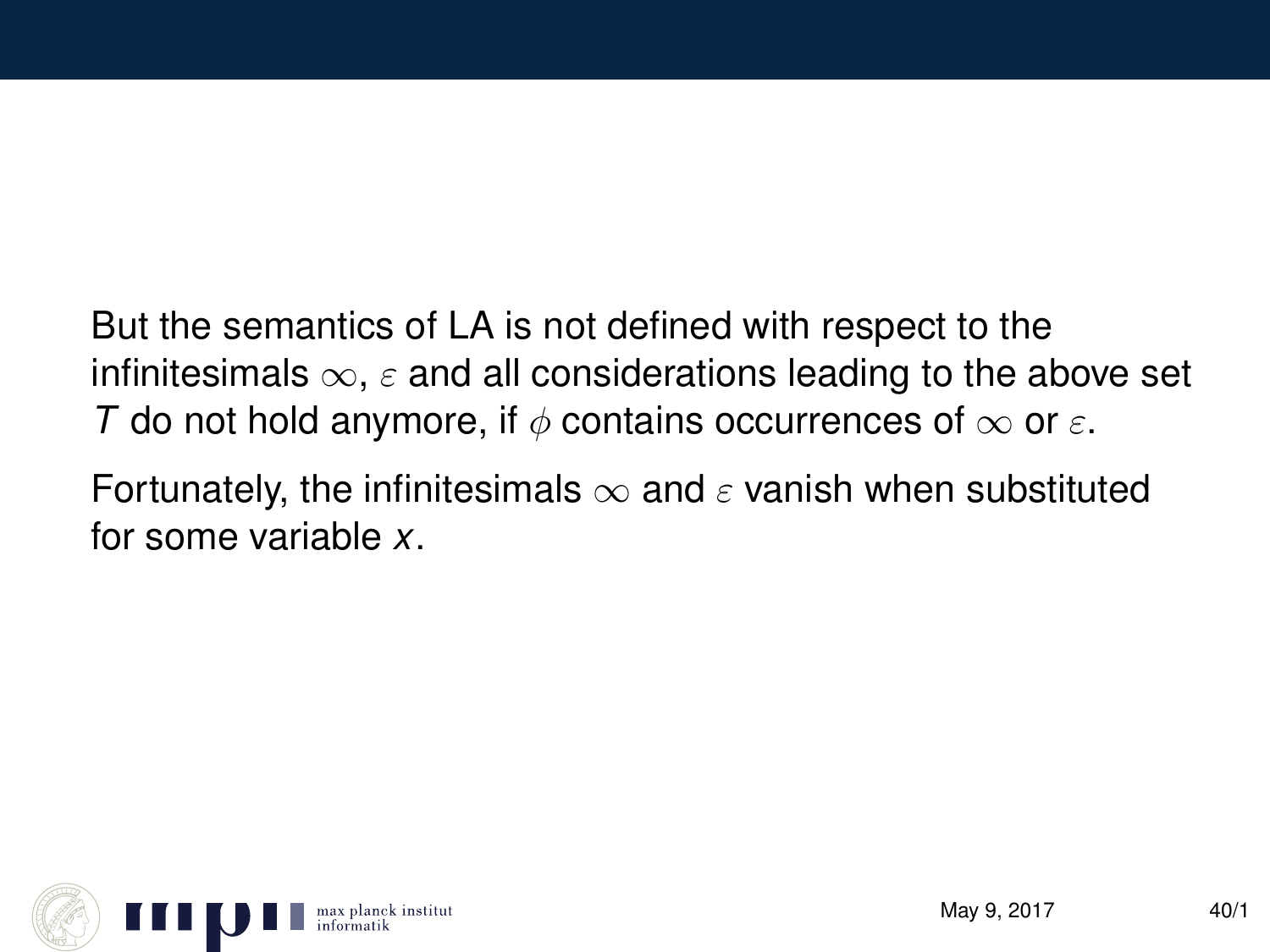$$
(x < s(\vec{y})) \{x \mapsto -\infty\} := \lim_{r \to -\infty} (r < s(\vec{y})) = T
$$
  
\n
$$
(x \le s(\vec{y})) \{x \mapsto -\infty\} := \lim_{r \to -\infty} (r \le s(\vec{y})) = T
$$
  
\n
$$
(x > s(\vec{y})) \{x \mapsto -\infty\} := \lim_{r \to -\infty} (r > s(\vec{y})) = \bot
$$
  
\n
$$
(x \ge s(\vec{y})) \{x \mapsto -\infty\} := \lim_{r \to -\infty} (r \ge s(\vec{y})) = \bot
$$
  
\n
$$
(x \approx s(\vec{y})) \{x \mapsto -\infty\} := \lim_{r \to -\infty} (r \approx s(\vec{y})) = \bot
$$
  
\n
$$
(x \not\approx s(\vec{y})) \{x \mapsto -\infty\} := \lim_{r \to -\infty} (r \not\approx s(\vec{y})) = T
$$

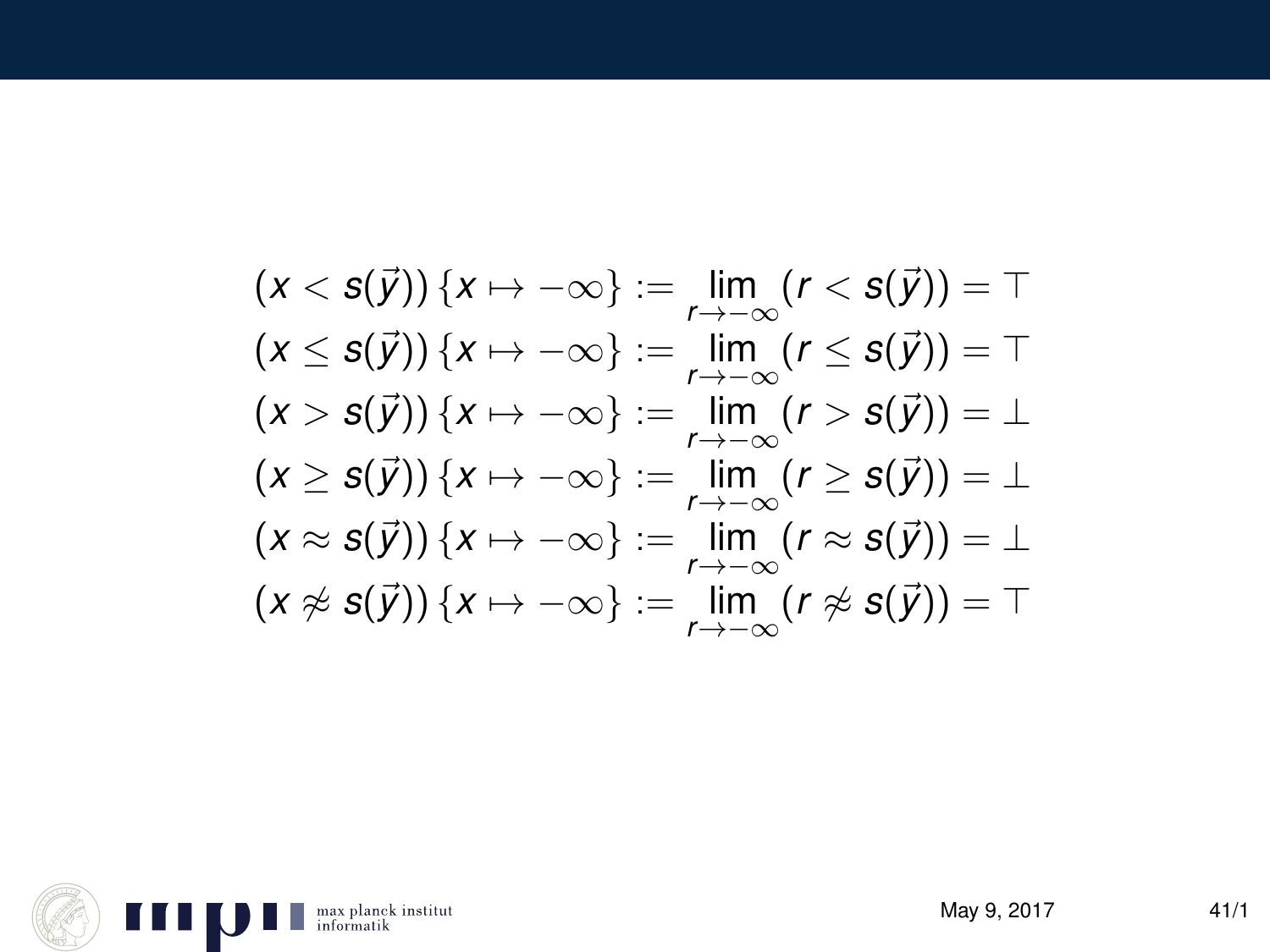$$
(x < s(\vec{y})) \{x \mapsto u + \varepsilon\} := \lim_{\varepsilon \to 0} (u + \varepsilon < s(\vec{y})) = (u < s(\vec{y}))
$$
  
\n
$$
(x \le s(\vec{y})) \{x \mapsto u + \varepsilon\} := \lim_{\varepsilon \to 0} (u + \varepsilon \le s(\vec{y})) = (u < s(\vec{y}))
$$
  
\n
$$
(x > s(\vec{y})) \{x \mapsto u + \varepsilon\} := \lim_{\varepsilon \to 0} (u + \varepsilon > s(\vec{y})) = (u \ge s(\vec{y}))
$$
  
\n
$$
(x \ge s(\vec{y})) \{x \mapsto u + \varepsilon\} := \lim_{\varepsilon \to 0} (u + \varepsilon \ge s(\vec{y})) = (u \ge s(\vec{y}))
$$
  
\n
$$
(x \approx s(\vec{y})) \{x \mapsto u + \varepsilon\} := \lim_{\varepsilon \to 0} (u + \varepsilon \approx s(\vec{y})) = \bot
$$
  
\n
$$
(x \not\approx s(\vec{y})) \{x \mapsto u + \varepsilon\} := \lim_{\varepsilon \to 0} (u + \varepsilon \not\approx s(\vec{y})) = \top
$$

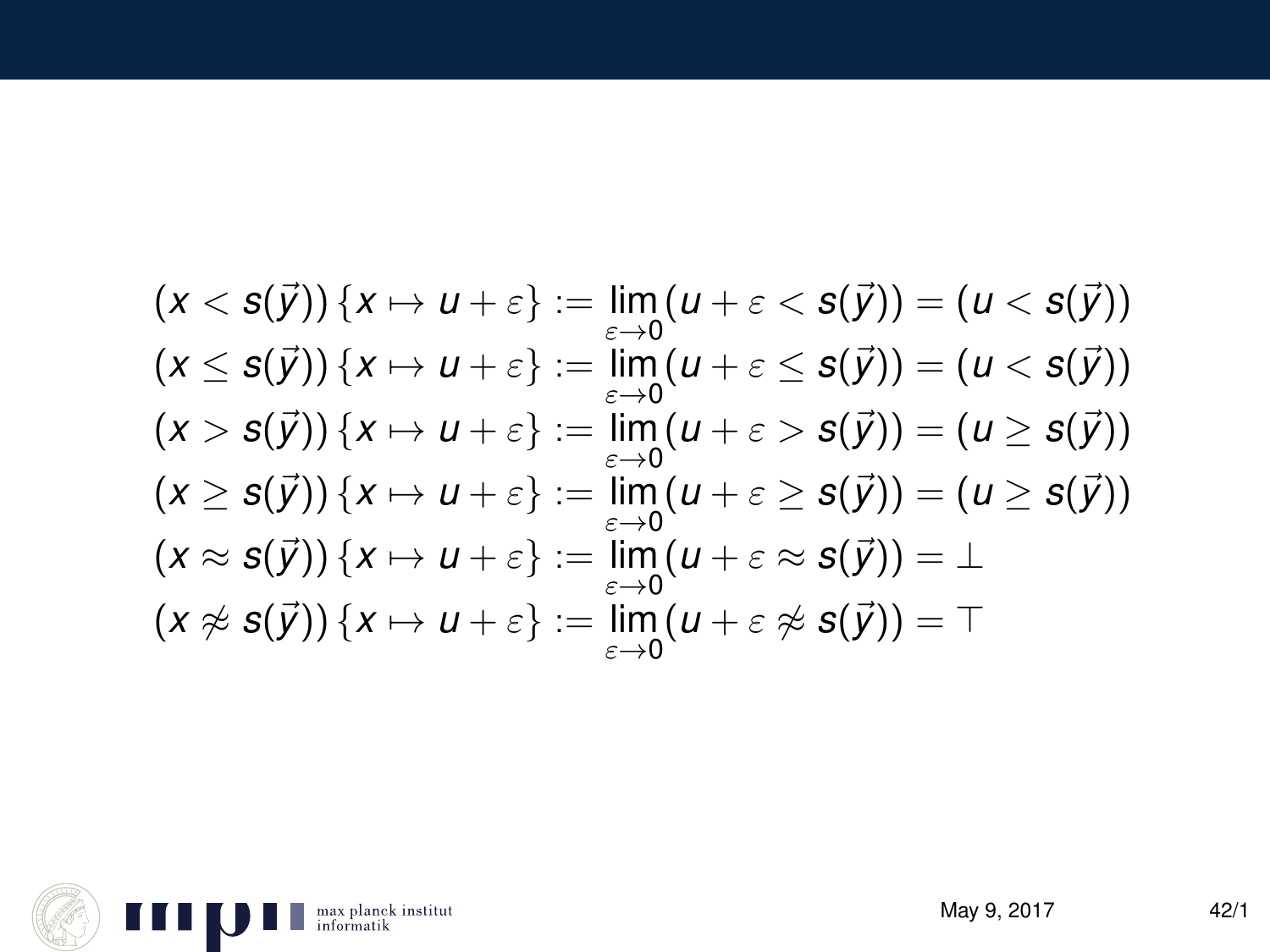The above test point set is constructed by considering a traversal of possible values for *x* from  $-\infty$  to  $+\infty$ . Alternatively, *x* can be traversed from  $+\infty$  to  $-\infty$ . In this case, the test points are

$$
T':=\{+\infty\}\cup\{\text{ }s_i[\vec{y}]\quad\mid\circ_i\in\{\leq,=\}\ \}\newline\cup\{\text{ }s_i[\vec{y}]-\varepsilon\mid\circ_i\in\{<,\neq\}\ \}.
$$

Infinitesimals are eliminated in a similar way as before.

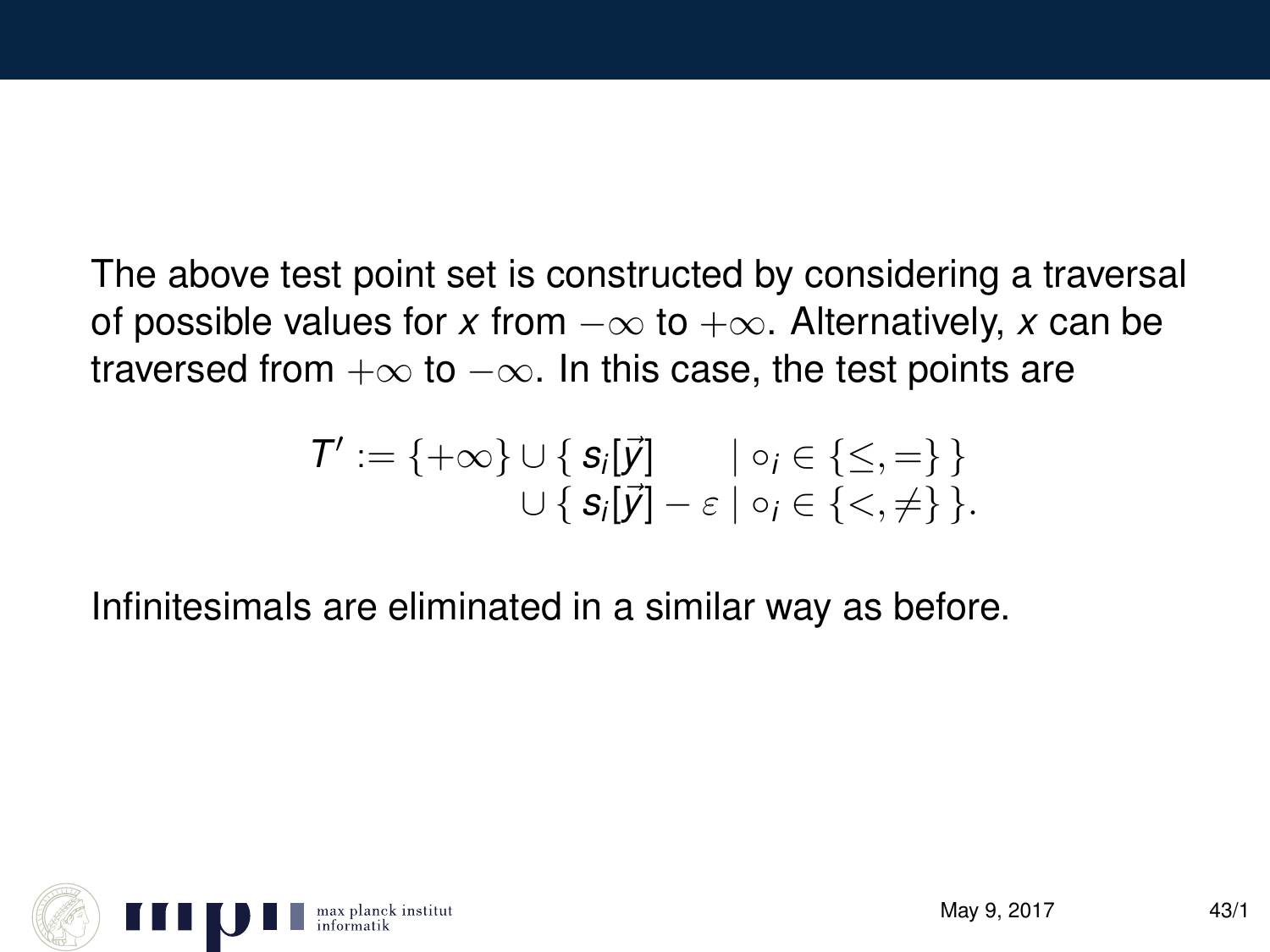In practice, both sets  $T$  and  $T'$  and eventually the smaller formula after substitution and simplification is considered. Similar to the FM decision procedure for formulas, a universally quantified formula ∀*x*.φ, is replaced by ¬∃*x*.¬φ. Then the inner negation is pushed downwards, and then the test point procedure is applied as in the case of an existential quantifier.

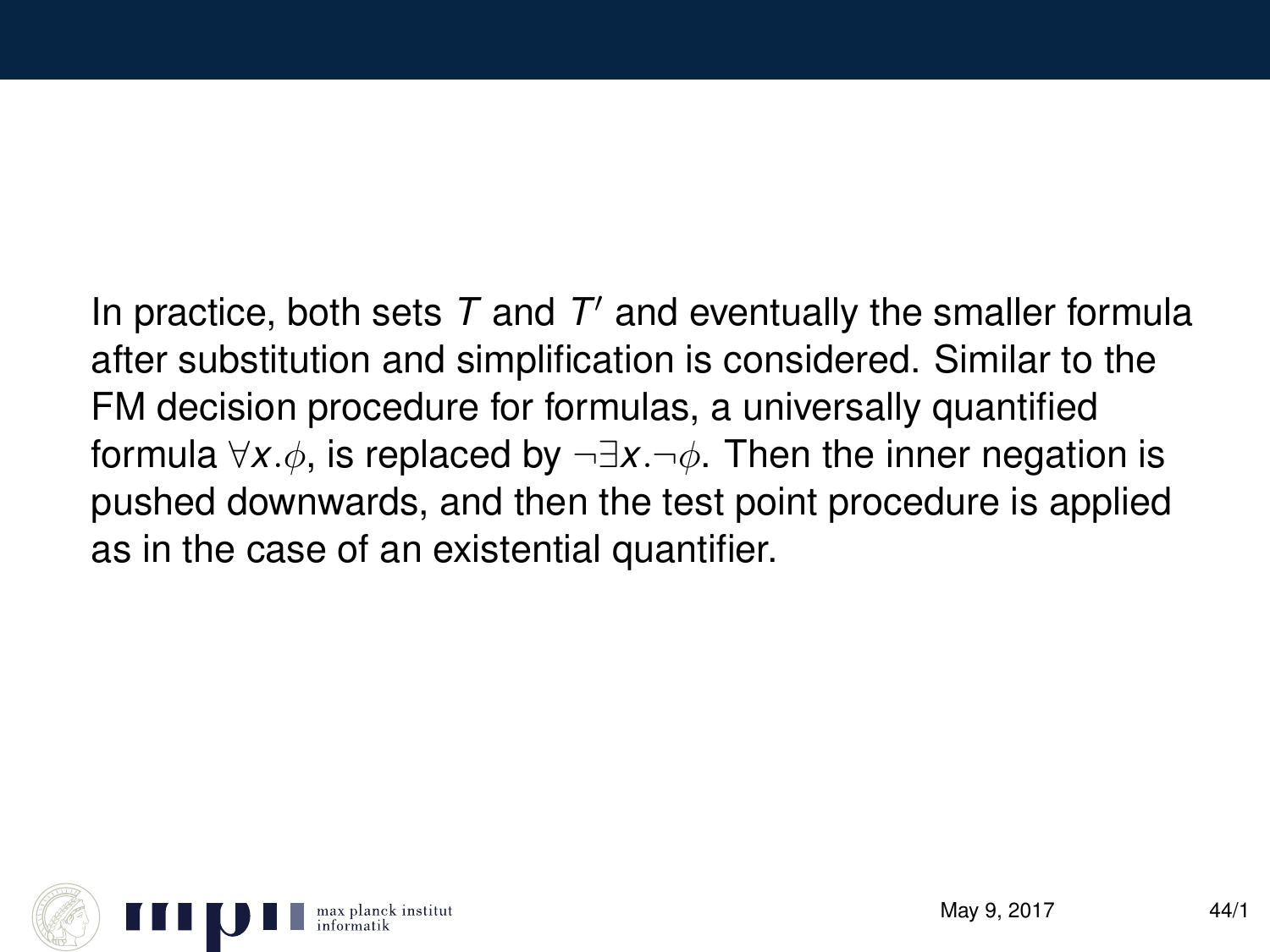Note that in contrast to the FM procedure, no CNF/DNF transformation is required. Loos-Weispfenning quantifier elimination works on arbitrary positive formulas. So the CNF/DNF conversion blow up caused in FM quantifier elimination does not happen for virtual substitution. Therefore, the worst-case complexity of Loos-Weispfenning quantifier elimination significantly improves upon the worst-case complexity of FM.

However, the cost of computing a negation normal form remain.

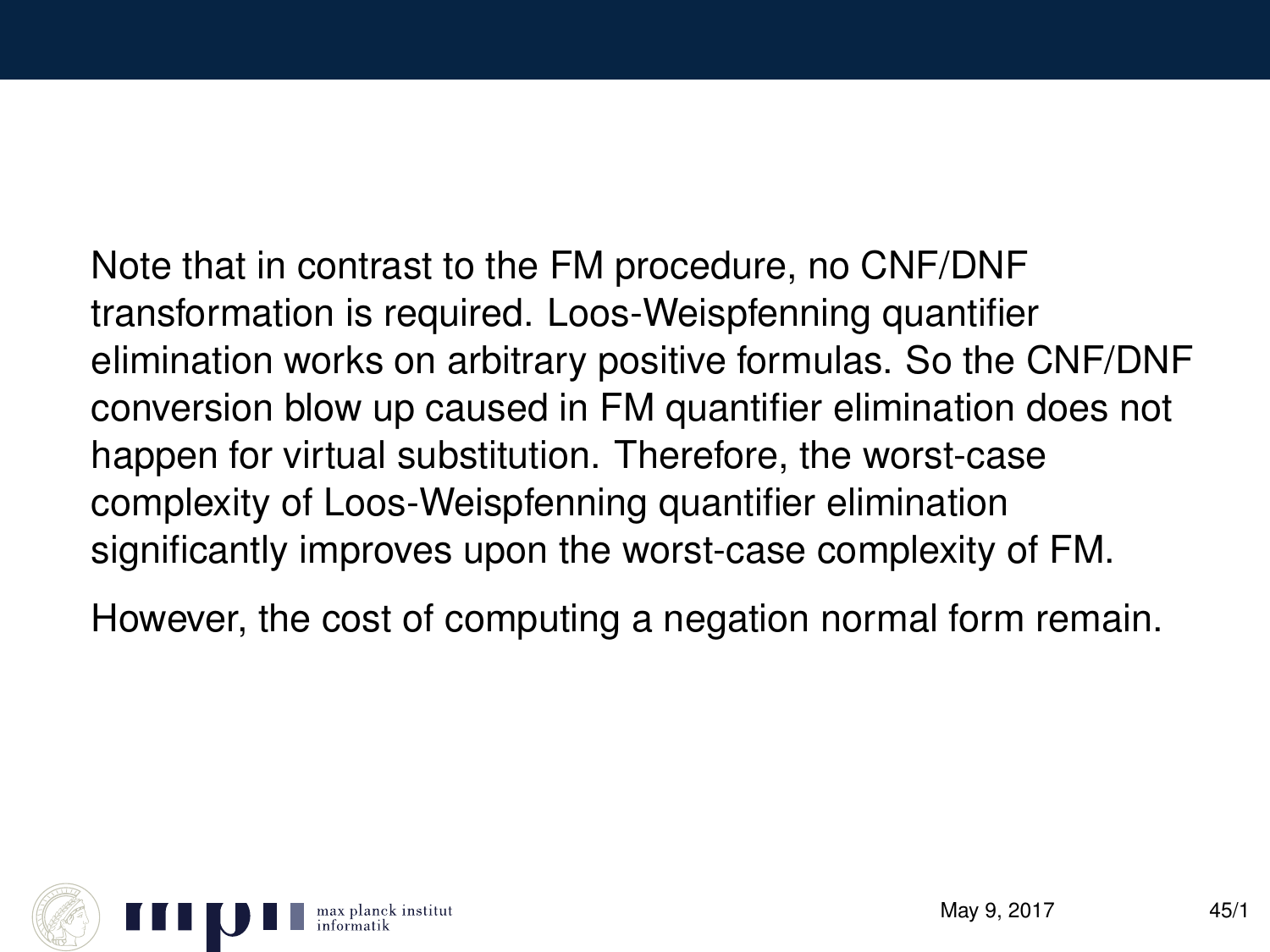## Virtual Substitution Complexity

The number of test points is at most half of the number of atoms for some formula  $\phi$  with  $|\phi| = n$ , so the formula resulting from the elimination of one variable, independent from the type of the quantifier, is at most quadratic, therefore *O*(*n* 2 ) runtime. A sequence of *m* quantifiers of the same kind, results in a multiplication of the formula size with *n* in each step, therefore  $O(n^{m+1})$  runtime. This is the result of distributing existential quantifiers over disjunctions.

$$
\exists x_2 \exists x_1. \ \phi[x_1, x_2, \vec{y}] \n\leftrightarrow \exists x_2. \left( \bigvee_{t_1 \in T_1} \phi[x_1, x_2, \vec{y}] \{x_1 \mapsto t_1\} \right) \n\leftrightarrow \bigvee_{t_1 \in T_1} (\exists x_2. \ \phi[x_1, x_2, \vec{y}] \{x_1 \mapsto t_1\}) \n\leftrightarrow \bigvee_{t_1 \in T_1} \bigvee_{t_2 \in T_2} (\phi[x_1, x_2, \vec{y}] \{x_1 \mapsto t_1\} \{x_2 \mapsto t_2\})
$$